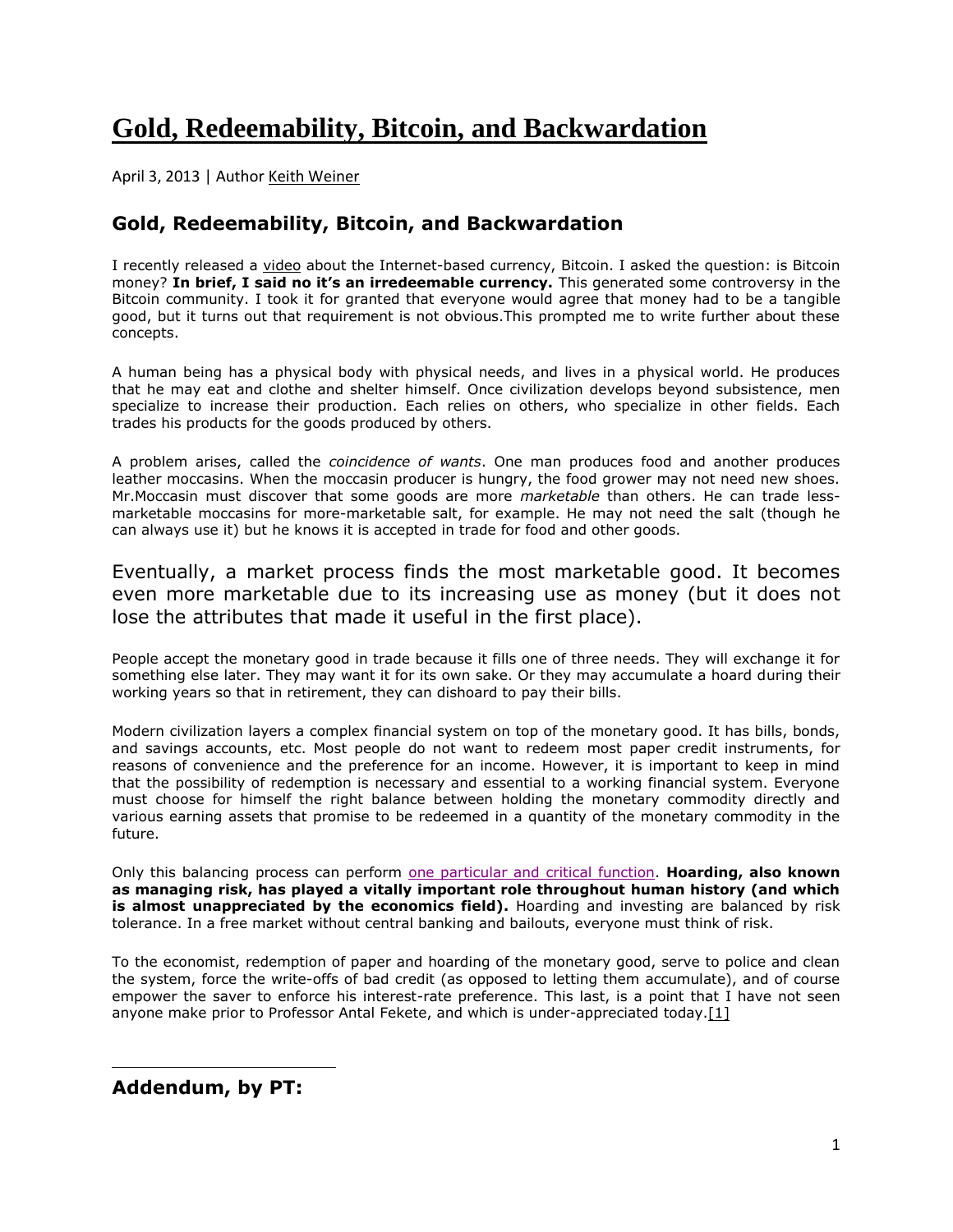To the hoarder himself, hoarding looks and feels very different. He is thinking of having something tangible in hand. A coin in his pocket does not have a risk, it can be carried anywhere, and can be accumulated in a safe place. **To anyone aware that he is living in the physical world, there is no substitute to having a physical, tangible commodity.**

Today, of course, legal tender laws obscure most of the above. The monetary commodity is not allowed to do its job, and we're lucky that after they removed it from the monetary system they at least once again legalized its ownership for American citizens. **Even so, most people regard owning gold as a risky speculation because its dollar price is volatile. It's madness.**

Returning to the question of Bitcoin, we have a conundrum. Bitcoin is not debt. In that sense, it is like gold—there is nothing to redeem **because the thing is the final good.** Unlike gold, it is not a tangible good. You cannot hold it or stack it in a safe in the floor. Other than the value you hope it has in trade, it has no utility by itself.

Bitcoin in this context is like an attempt to reverse cause and effect. **Gold is money because people strongly desired it for its physical properties and then, subsequently, discovered that it was the most marketable good and thus useful as money.** Bitcoin bypasses this and attempts to go straight to being money. Should hackers break its cryptography, the Internet go down for a few months, or any number of other scenarios occur, the above logic will reassert itself.

Bitcoin has recently gone bonkers. This is to say, even more so than previously. Last time we wrote [about it, it was at \\$70;](http://www.acting-man.com/?p=22299) evidently, it was still a buy at that level. See for yourself:

 $\overline{\phantom{a}}$ 



Bitcoin continues to go parabolic – via bitcoinchart. And there we thought that last year's rally was spectacular, but it was really nothing compared to what has happened in 2013 so far – click for better resolution.

As trading sardines go, this has to be one of the best trades of the past few years, **but certainly it is a bit eerie that mere code is becoming such a bubble** (even if the amounts traded are relatively small).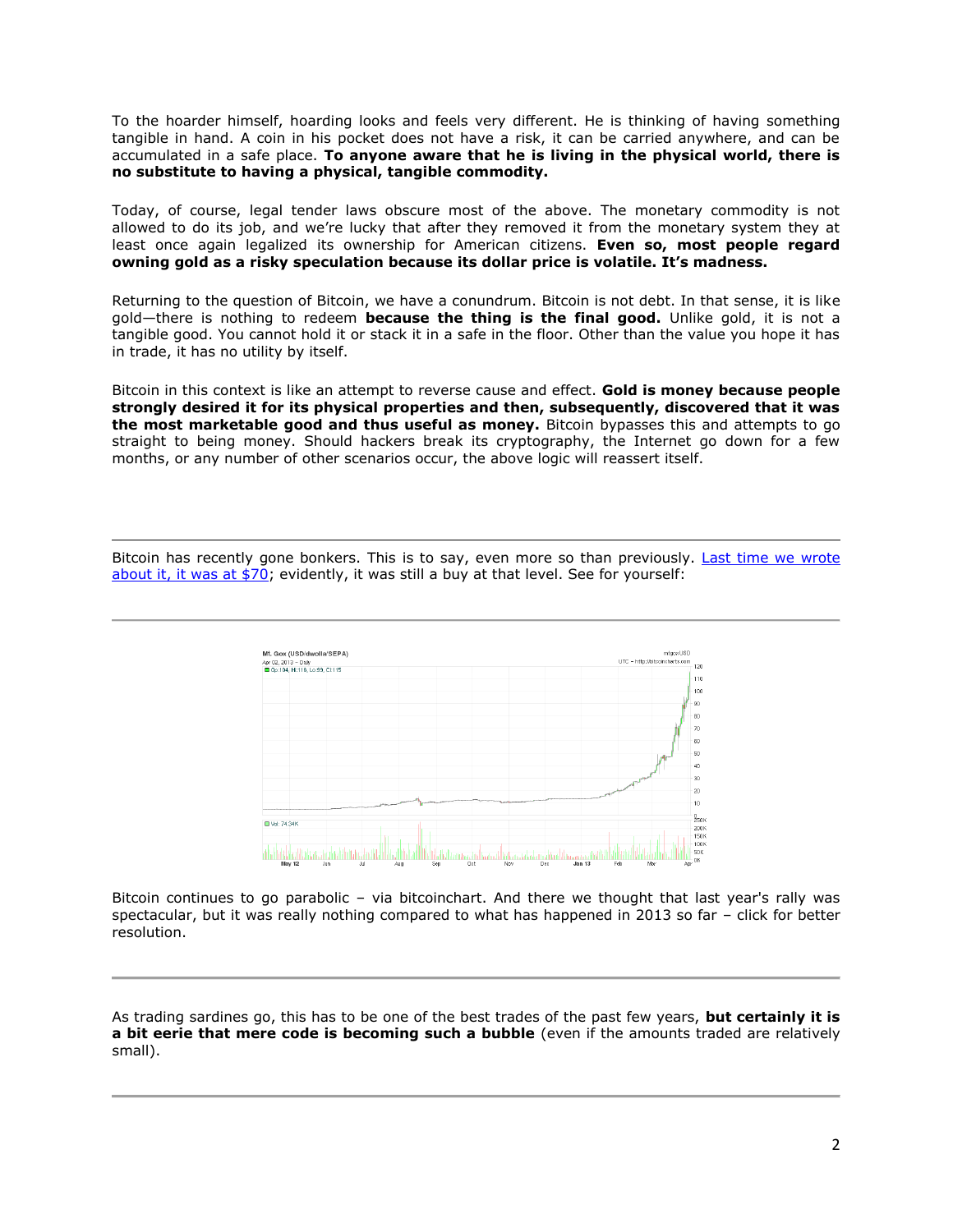Owning Bitcoin is to be in a partially completed transaction. **Until it is exchanged for a tangible good in another trade, the owner of the Bitcoin is in the position of having given up something tangible for nothing in return.**

I made the point, in a previous  $video$  that redemption is not the same thing as purchasing the</u> monetary commodity. Prior to 1933, one could go to any branch bank of the Federal Reserve and exchange dollars for gold. This was not "buying" gold, but redeeming the dollars. One accepted the dollar bill in trade, with the sure and certain knowledge of the terms (e.g. gold value) of redemption. Unlike then, today the dollar can be used to buy gold. But there is no way to know the terms—or indeed if one can even make the purchase at all—until one attempts the transaction.

It is the same with Bitcoin.

Now that I have used Bitcoin as the foil to establish several points, let's look at the dollar and its ability to buy gold. Consider the following points that I discussed at greater length in this [video:](http://monetary-metals.com/irredeemable-currencies-and-the-fate-of-europe/)

- 1. irredeemable debt-based currency provides no way to extinguish a debt
- 2. the dollar itself is a debt instrument
- 3. payment in dollars merely transfers the debt
- 4. all debt is borrowed at interest
- 5. eventually, the interest cannot be paid out of income
- 6. the only way to pay the interest in aggregate is further borrowing
- 7. total debt in the system grows exponentially until it cannot

The system is designed to drive all participants to bankruptcy! "This is," as they say in technology industries, "a feature, not a bug".

In this light, the problem is not the rising quantity of dollars per se (though endless issuance by the Fed is certainly not good) but its falling quality. It is all headed to default when the debtors cannot borrow any more. This point was reached in Greece, but it is years away in the United States.

One might be tempted to ask why the banks and financial institutions don't recognize this and refuse to do business in dollars. The answer is that they are regulated, they ultimately answer to investors who believe in dollars, and they are given perverse incentives to continue to play the game. For example, they can borrow short at near zero from the Fed, and lend long at near 2% to the Treasury. This transaction creates no wealth, but the banks engaging in it earn "profits". They are fat, dumb, and happy to make this spread and many others like it.

So who understands it? The lowly gold hoarder does. His challenge is that he is sometimes distracted by the mainstream message that gold is a risky commodity that cannot be used to buy bread. He is often distracted by the gold bug message that the rising gold price is a "profit" (and the falling price is a conspiracy). If he can see through these two mirages, then he can see that all the credit in the system must inevitably and inexorably crash to earth like too many rocks impossibly kept aloft for a while by a juggler who exceeds his limited skill.

"Money is gold and nothing else," as JP Morgan famously said in testimony before Congress. When bad credit eventually is repudiated, gold will still endure.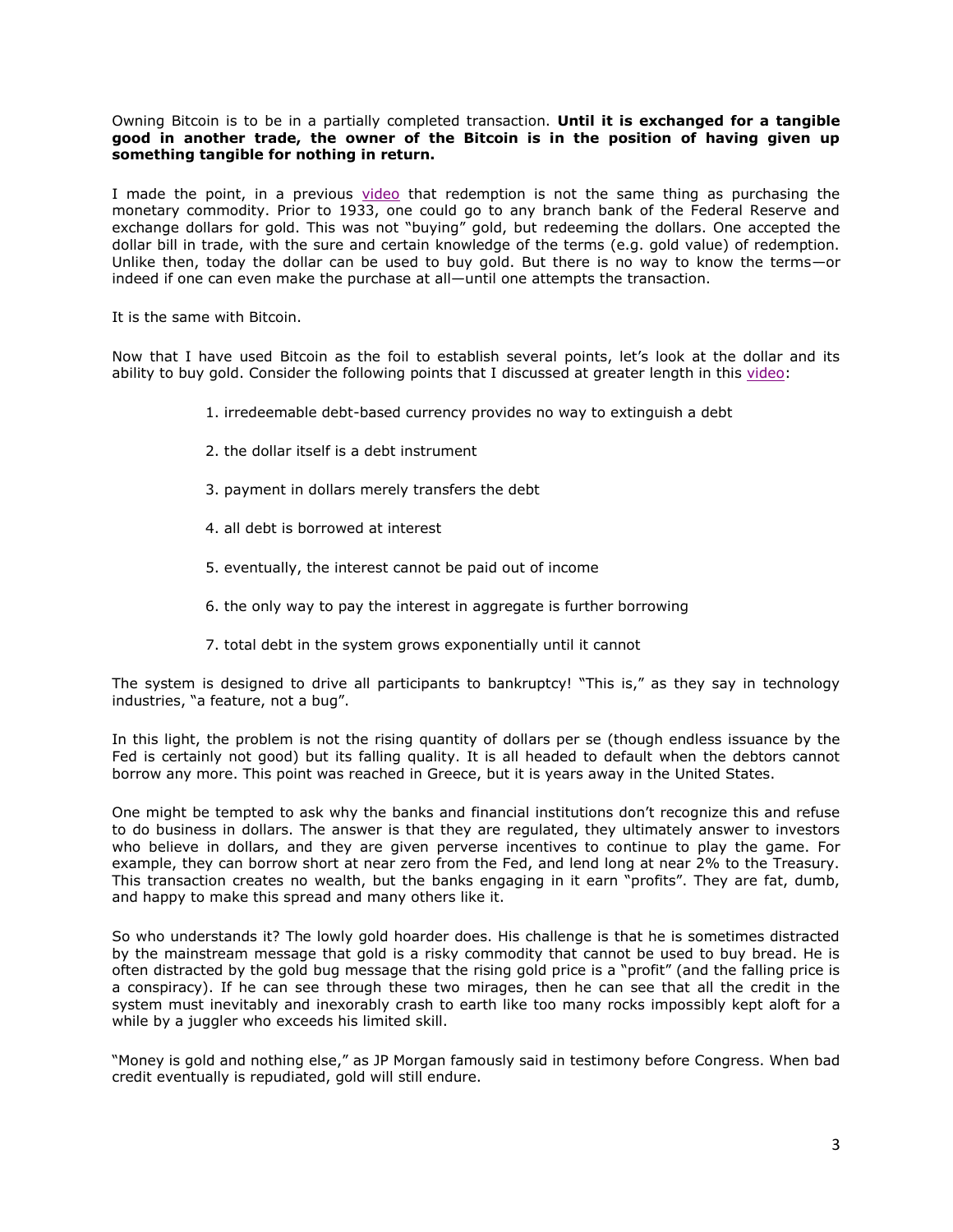This is the context to my argument: permanent gold backwardation is a late symptom of the terminal monetary disease. Like jaundice in a cancer patient, signaling to the doctor that the patient is in immediate risk of death by liver failure, permanent backwardation signals to the economist that the monetary system is in immediate risk of death by gold withdrawal.

The dollar is not strictly redeemable, but it can still be used to buy gold. This provides an "escape valve". Those who wish to convert their irredeemable paper into the monetary commodity, to complete the transaction of trading their product for dollars and dollars for the monetary commodity, can still do so.

Backwardation is when the price of a commodity in the futures market is lower than the price in the spot market. Anyone who has the commodity can make a profit by simultaneously selling the commodity in the spot market and buying a future to recover his position. This trade has no price risk, credit risk, or even spread risk. The only risk is default. Permanent backwardation is when all futures contracts fall below the spot price, and the gap keeps widening no matter how much the price rises.

The existence of now-chronic [temporary backwardation,](http://monetary-metals.com/temporary-backwardation-the-path-forward-from-2008-3/) is proof that gold owners are starting to become reluctant to trust the dollar system, and the lure of profit is insufficient. If they do not trust the delivery of a future, then they have to question if they will be able to buy gold on any terms. In an environment of collapsing credit and bankruptcies, this lack of trust will be quite well founded.

The final stage is brought on by the complete withdrawal of offers to sell gold for dollars (i.e. the gold bid on the dollar). Collapse will come swiftly because of asymmetry. While no gold holder will then want dollars, some dollar holders will desperately want gold. They will buy any goods that have a gold bid. The trade of dollarsàcommoditiesàgold will drive the prices of commodities up to any arbitrary level in dollar terms, and down nearly to zero in gold terms. Oil could become \$1,000,000 per barrel and 0.0001 gold grams per barrel at the same time. This process will continue until sellers of commodities will no longer accept dollars.

The dollar is fiat, which means imposed by force. It is debt-based, which means its value derives from the efforts of the debtors to continue to pay. And it is irredeemable which means there is no way for debtors, in aggregate, to get out of debt, and no way for creditors to know the terms by which they can get gold. The government uses force to impose the contradiction of a debt-based currency that cannot extinguish debt. People would not accept it otherwise!

The final resolution of such a contradiction is total collapse.

For those interested in tracking the backwardation occurring in both gold and silver right now, Monetary Metals publishes [The Last Contango Gold Basis Report](http://monetary-metals.com/basisletter/) (free registration required).

Share this information:

## **One Response to "Gold, Redeemability, Bitcoin, and Backwardation"**

*georgew:*

[April 3, 2013 at 16:47](http://www.acting-man.com/?p=22487&cpage=1#comment-4106)

I always enjoy your articles Keith. I have some questions:

1. When von Mises asked the question, why Gold?, the only answer needed is "because the market chooses it". One could observe that the gold stock is quite large compared to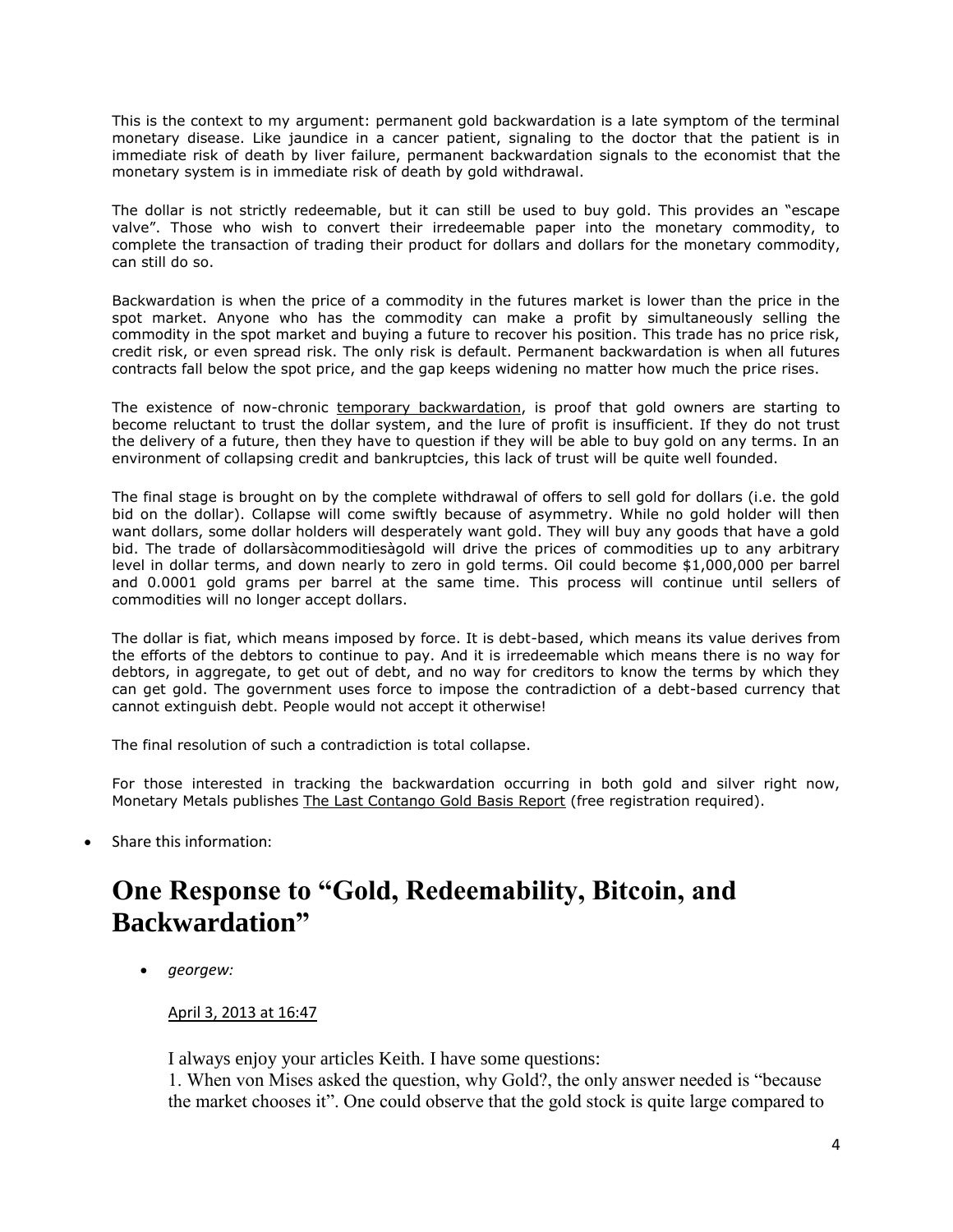yearly production, and that may be useful to consider, the salient point is that the market chooses it, not trying to theorize (even if probably correctly), why.

2. "To the economist, redemption of paper and hoarding of the monetary good, serve to police and clean the system, force the write-offs of bad credit (as opposed to letting them accumulate), and of course empower the saver to enforce his interest-rate preference." It doesn't seem to me, though certainly I may be mistaken, that this is relevant to the free market. For example, if I have a bad debt, I can choose to recognize that whenever I want, but the capitalized loss has already occurred. If I am, or to the degree that I am correct, I'd say advocating something to partially mitigate the nefarious and insidious practices legalized by our Govt is in fact advocating those policies.

3. I am not sure (haven't thought about it enough or seen all arguments) if I agree or not with your opinion on bit coin. My initial impression is that it is like bank notes, and the market will value them to the degree the reputation of the provider is trusted. If we ignore the current problems of the monetary system, which impacts everything but hard assets, it would seem it is identical to bank notes. Perhaps it is the current monetary system which clouds the issue.

[Log in to Reply](http://www.acting-man.com/blog/wp-login.php?redirect_to=http%3A%2F%2Fwww.acting-man.com%2F%3Fp%3D22487)

### **In a Gold Standard, How Are Interest Rates Set?**

By **[Keith Weiner](http://monetary-metals.com/author/kw/)** on January 1, 2013 in **[Gold](http://monetary-metals.com/category/gold/)**

[T](http://www.hupso.com/share/)oday, short-term interest rates are set by the diktats of the central bank. And long-term interest rates are set in a "market" in which the central bank is obliged to keep coming back to buy ever more bonds, and speculators front-run the central banks to buy ahead of them. The result has been that, for 30 years and counting, the bond price has been rising, which is the same as to say that the rate of interest has been spiraling into the black hole of zero. When it gets there (and probably sooner) the entire monetary system will collapse.

This is the terminal stage of the disease of irredeemable paper currency. They have banished money (gold) from the monetary system, and the result is a positive-feedbackloop that destabilizes the rate of interest. The rate of interest has a propensity to fall, just like the value of the paper currency itself.

This leads to the question of how interest rates are set by a free market under a gold standard. This is a non-trivial question, and the answer is profoundly important as we debate what sort of role gold ought to play and evaluate the various gold standards being proposed.

If people are free to own gold coins directly, then the mechanics of setting the rate of interest are simple. Let's define a term. The marginal saver is the saver who could go either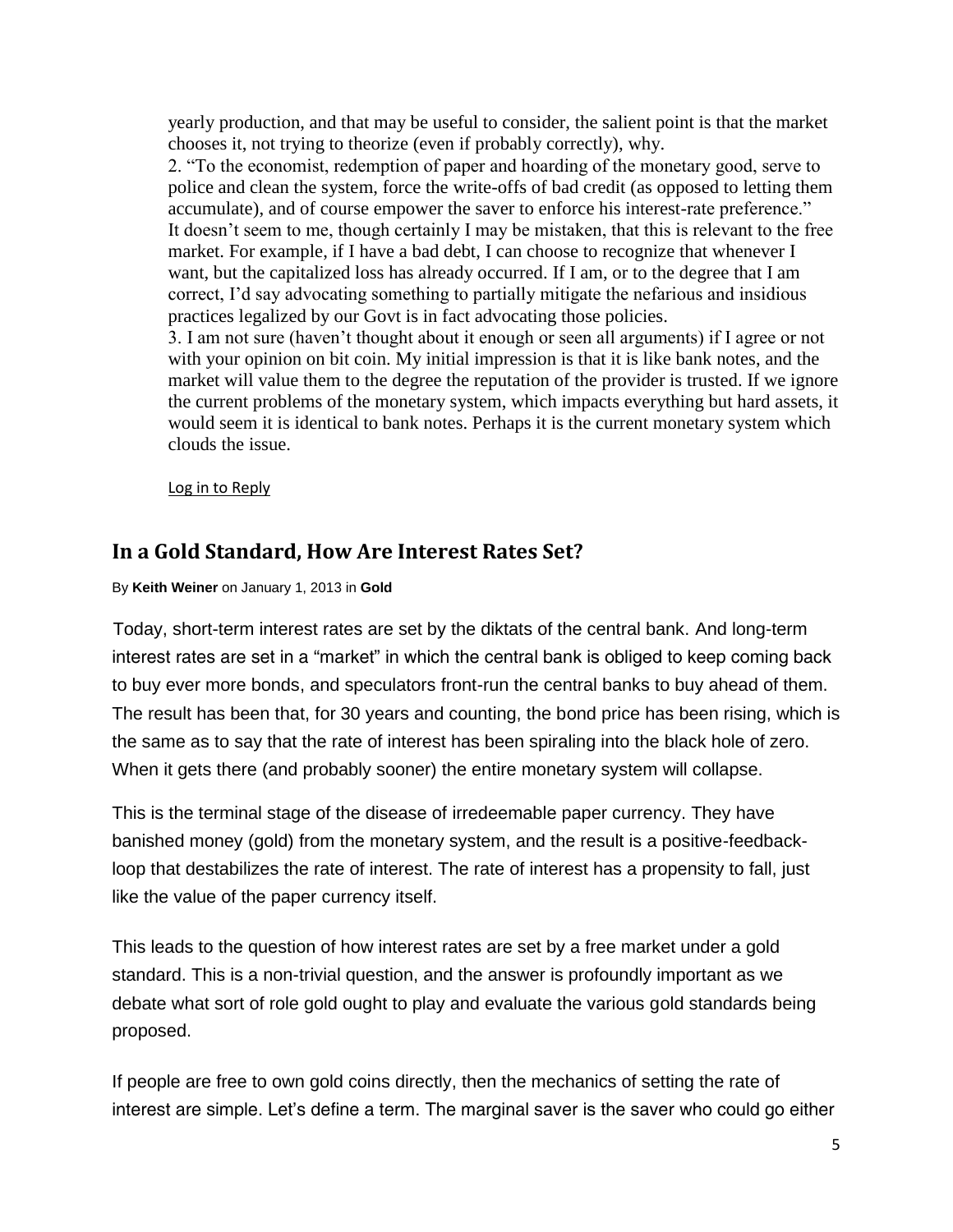way, either holding a bond or a gold coin. If the rate of interest ticks downward, he will sell the bond (or withdraw his money from the bank, thus forcing the bank to sell the bond) and buy the gold coin. He would rather hold the gold than commit to the time and risk for such a low interest rate. If the rate of interest ticks upward, he will buy the bond (or deposit his coin in the bank).

The marginal saver sets the floor under the rate of interest. It cannot fall below his preference or else he will vote with his gold. His preference has real teeth (unlike today).

Now let's define one more term. The marginal entrepreneur is the entrepreneur whose rate of profit is the lowest possible, while still being viable. If his profit falls for any reason, such as due to a rise in costs, he will shut down his enterprise. One cost is the cost of capital, i.e. the rate of interest. No entrepreneur can borrow at a rate higher than his rate of profit, and the marginal entrepreneur is the first to buy the bond and sell his capital stock at an uptick in the rate of interest. He is the first to sell a bond and buy capital stock at a downtick in the rate.

The marginal entrepreneur sets the ceiling over the rate of interest. It cannot rise above his ability to pay, or else he will vote with his capital stock. He also has teeth.

Under a proper gold standard, the rate of interest is kept in a band that is not only narrow, but which is also stable over long periods of time. This is the principle virtue of the gold standard. It does not fix the level of prices, which would be neither possible nor desirable. It keeps the rate of interest consistent, which serves the interests of wage earners, pensioners, and other savers, and of entrepreneurs whose work provides the goods, services, jobs, and interest payments that on which everyone else depends (and which they take for granted).

When evaluating any proposed gold standard, one should ask the question: how will it determine the rate of interest?

--

### **The Precise Definition of Inflation**

By **[Keith Weiner](http://monetary-metals.com/author/kw/)** on February 22, 2013 in **[Core Economic Concepts](http://monetary-metals.com/category/cec/)**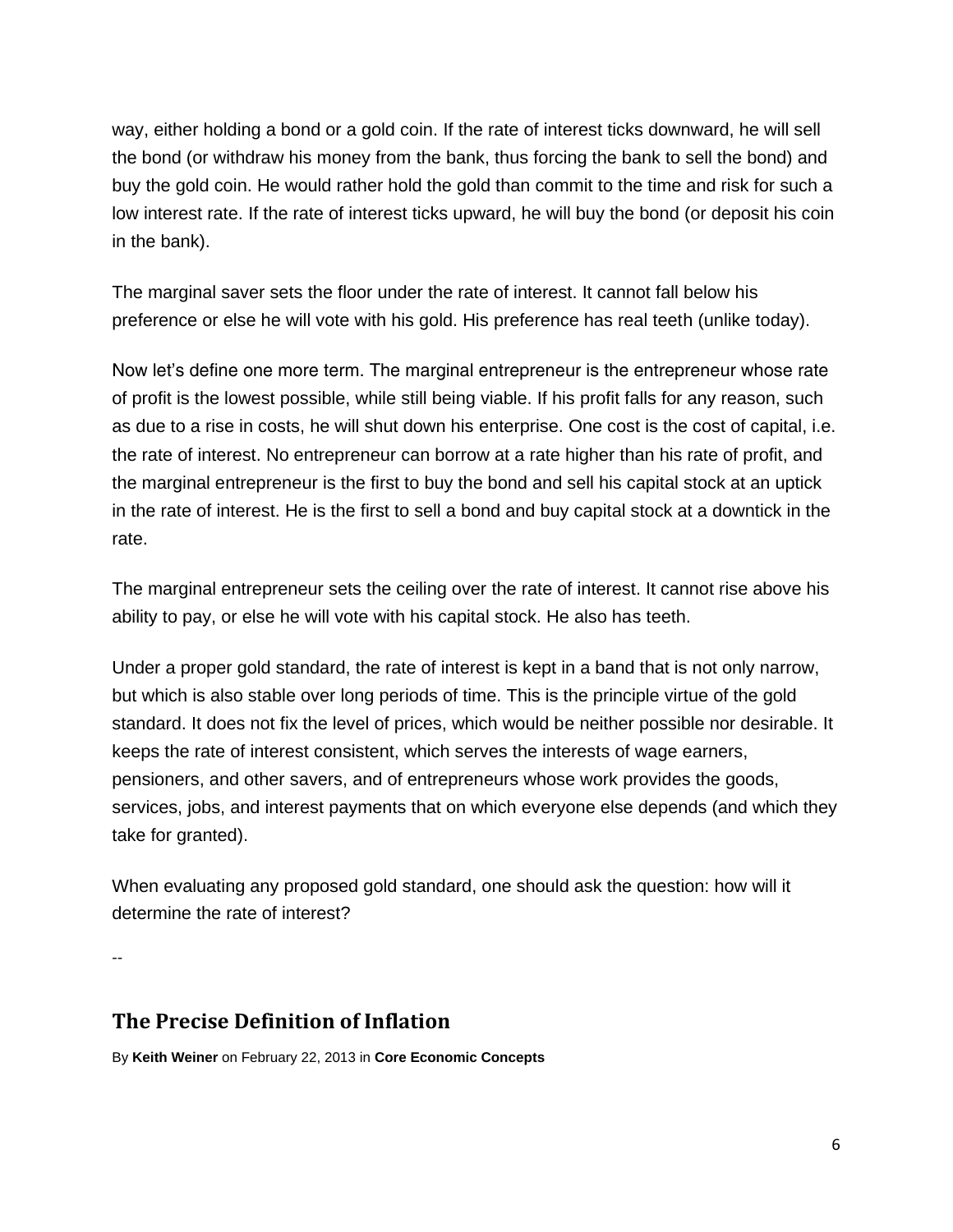[C](http://www.hupso.com/share/)ommunicating about money and finance in today's culture is a real challenge; you want to inform and enlighten your audience on their level of knowledge—but this makes the use of terms extremely difficult. Ayn Rand Institute President Yaron Brook's recent video about deflation demonstrates why.

In the video clip, Dr. Brook makes two key points. First, there is nothing bad about rising productivity and the consequence of falling prices. Second, there are no big credit collapses in a free market. I agree. These are important ideas that people need to hear, especially those receptive to free markets.

However, I have a concern regarding the word deflation.

When it comes to this type of communication—a presentation about a specific concept clear thinking and precise language are essential. Using one word to describe both rising productivity in a free market and defaulting bad credit in a mixed economy does not advance our understanding of monetary science. Ayn Rand called this a package deal, which is basically taking two dissimilar things that have a superficial similarity and putting them into the same word.

Similarly, people often use the term inflation to mean rising prices, and then hold this up as the worst problem of the dollar system. Rising prices is not the main flaw with the dollar (it isn't even in the top five list).

**The root problem with the dollar is that it is irredeemable. It's a promise to pay—a debt instrument—that can never be called, and will never be honored. Dollardenominated debt can never be extinguished. Using a debt instrument to pay off a debt merely transfers the debt.**

Let's suppose that John owes money to Sue. So he pays her \$1,000. John is now out of debt, but the debt does not disappear. The Federal Reserve now owes Sue \$1,000. Next, she deposits it in a bank. Then the bank owes her and the Federal Reserve owes the bank. The lump can be moved around under the rug, but it's still under the rug.

Every dollar was borrowed into existence. Borrowing always comes at interest. The catch is that, like all debts, accrued interest cannot be paid off. It is necessary to borrow more to make the payment.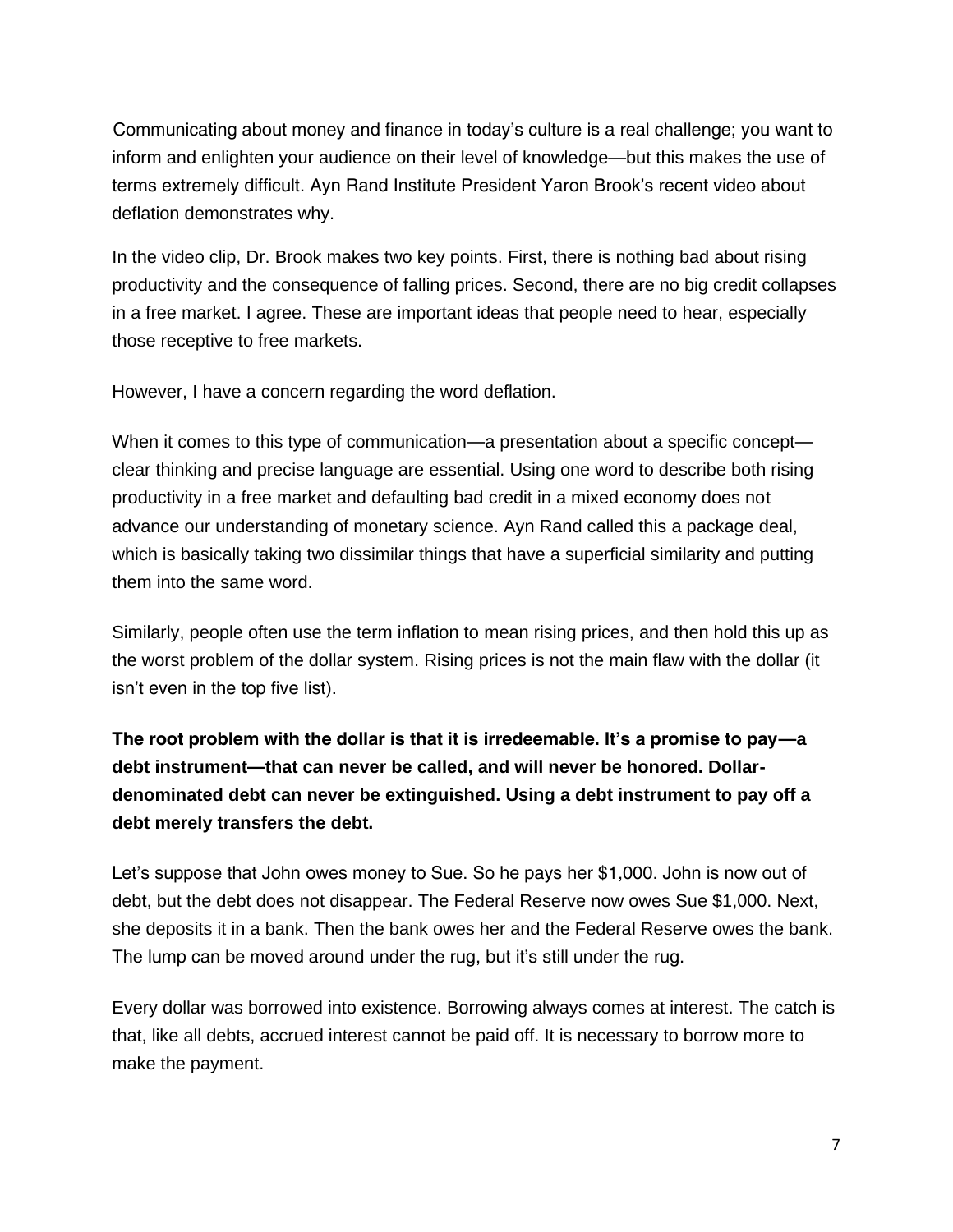This is why total debt must rise exponentially. What happens when the interest cannot be paid out of income? In the current phase, the debtor must sell new bonds to pay the interest and principal due on every bond as it matures. What happens when the last and biggest bond market, the U.S. Treasury bond market, fails? We don't want to find out.

Taking a step back, we do not concede the definition of important concepts such as selfish to cater to a populist view. We point out that lying and stealing—which many wrongly describe as selfish—ultimately serve to destroy, not advance, one's self-interest and are therefore selfless. **Though genuine self-interest does include the desire for money, self-interest is about productiveness.** Stealing is only superficially similar to being productive. Both are ostensibly undertaken to obtain money. But they are really opposites.

Similarly, the word deflation does not mean falling prices. As Dr. Brook explains in his video, there are at least two reasons why prices may fall; one is that productivity always rises in a free economy (and nothing needs to be done about rising productivity, as Dr. Brook notes). Another is when the central bank in a mixed economy forces a credit expansion, soon enough loans begin to default and credit contracts. These are two distinctly different phenomena that should not be bundled into one word.

I propose that inflation be defined as an expansion of counterfeit credit. Legitimate credit is when the saver is willing and the borrower has the means and intent to repay. If a loan is made when any of these elements is missing—which can only happen with the initiation of force or fraud—then what we have is counterfeit credit. Sooner or later, counterfeit credit always leads to defaults. **I propose that the word deflation be used to denote forcible (i.e., involuntary) contraction of credit: a default.**

By now, everyone should realize that the dollar is failing. **Defining inflation and deflation in terms of issuance and default of bad loans makes the reason clear.** Defining these terms as rising and falling prices confuses the issue.

This raises another, related issue. In the video, Dr. Brook says: "Today, you have this massive credit contraction … these deflationary pressures where money leaves the system, the amount of money in the system is contracting because banks on systemic scale are contracting the amount of loans that they are providing…"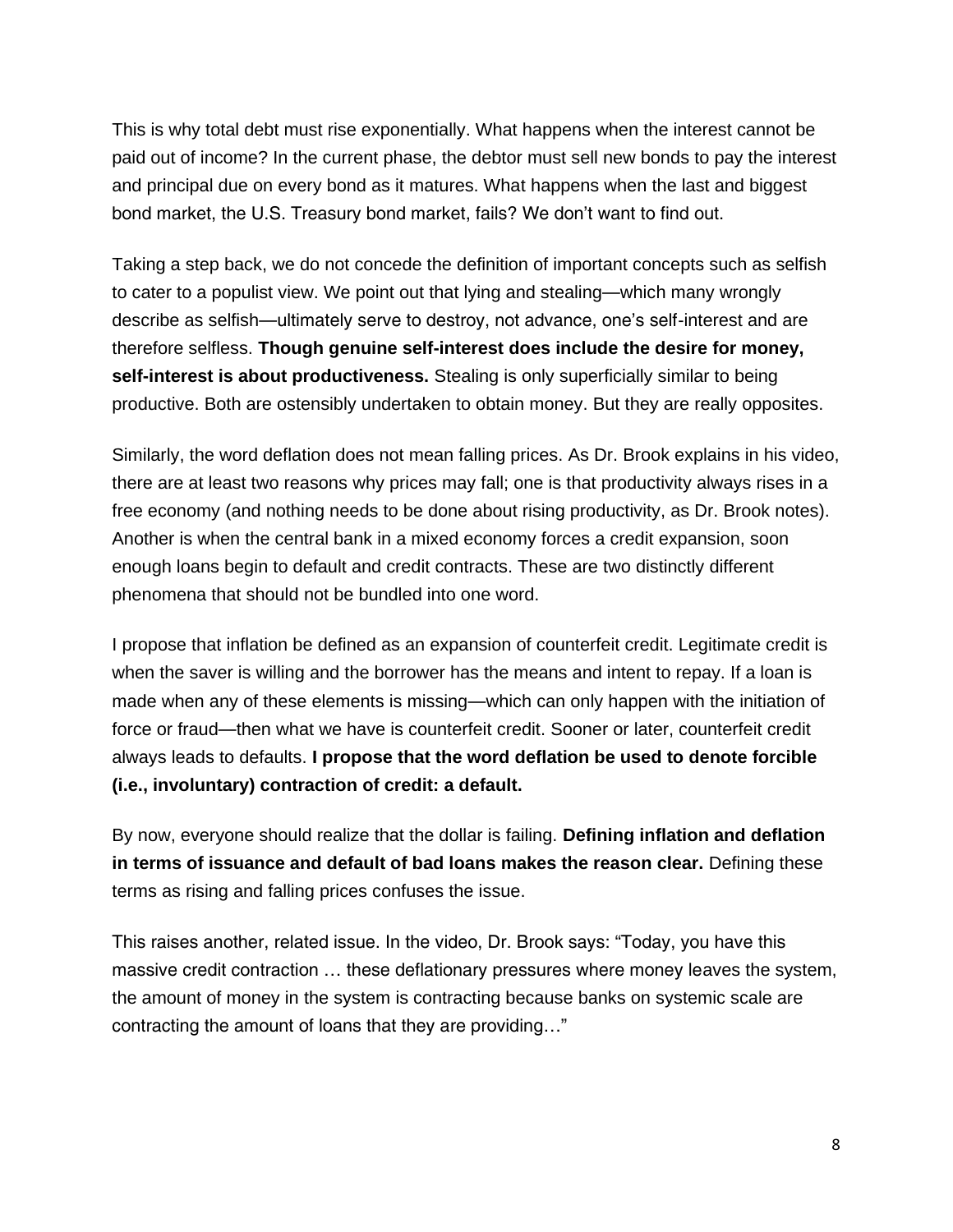This conflates money and credit. Testifying before Congress, J.P. Morgan famously said, **"Money is gold, and nothing else."** Obviously, **gold is neither created nor destroyed in the banking system.**

Banks create credit. This is why banks exist. If loan defaults are rising, then banks are unable to expand credit and instead total credit in the system is contracting. This occurs whenever new loans are less than defaulted loans, which are written off. Credit, not money, is leaving the system.

Today, money is excluded from the system by law. **The system is supposed to function on credit only. This makes it easy to confuse these different concepts and I think one could make a strong case that this confusion is deliberate.**

The distinction between money and credit is not necessarily important to every discussion, but it is vitally important in a discussion of our monetary system. Credit cannot perform the job that must be done by money—**to extinguish debt. Credit**—especially counterfeit credit—can be created by the stroke of a pen and it can go out of existence when a debtor fails to pay for any reason.

**We are fighting for nothing less than the survival of civilization. The irredeemable dollar is in the process of collapsing.** If gold and silver do not begin circulating prior to the dollar's terminal impact, we risk plunging into a new dark age. Our food production and distribution industries depend on credit, and deliver the goods just in time. A credit collapse could result in massive food shortages.

Many have tried and failed to promote the gold standard before now. There are a multitude of reasons why the gold standard has not been adopted, **but the focus on prices is not a winning strategy to advance the cause of gold as money.** Prices have been rising for decades. People accept this. Whether or not they are happy about it, they see no cause for alarm. We urgently need the gold standard, not because of rising prices, but because of an impending collapse of credit.

[The Curious Case of Falling Gold and Silver Prices. Part II](http://monetary-metals.com/the-curious-case-of-falling-gold-and-silver-prices-part-ii/) Basis Report – [February 23, 2013](http://monetary-metals.com/the-last-contango-basis-report-23-feb-2013/)

> Oops, the link to the video was omitted. It is here: [https://www.youtube.com/watch?feature=player\\_embedded&v=IYJQJAU-YxE#!](https://www.youtube.com/watch?feature=player_embedded&v=IYJQJAU-YxE)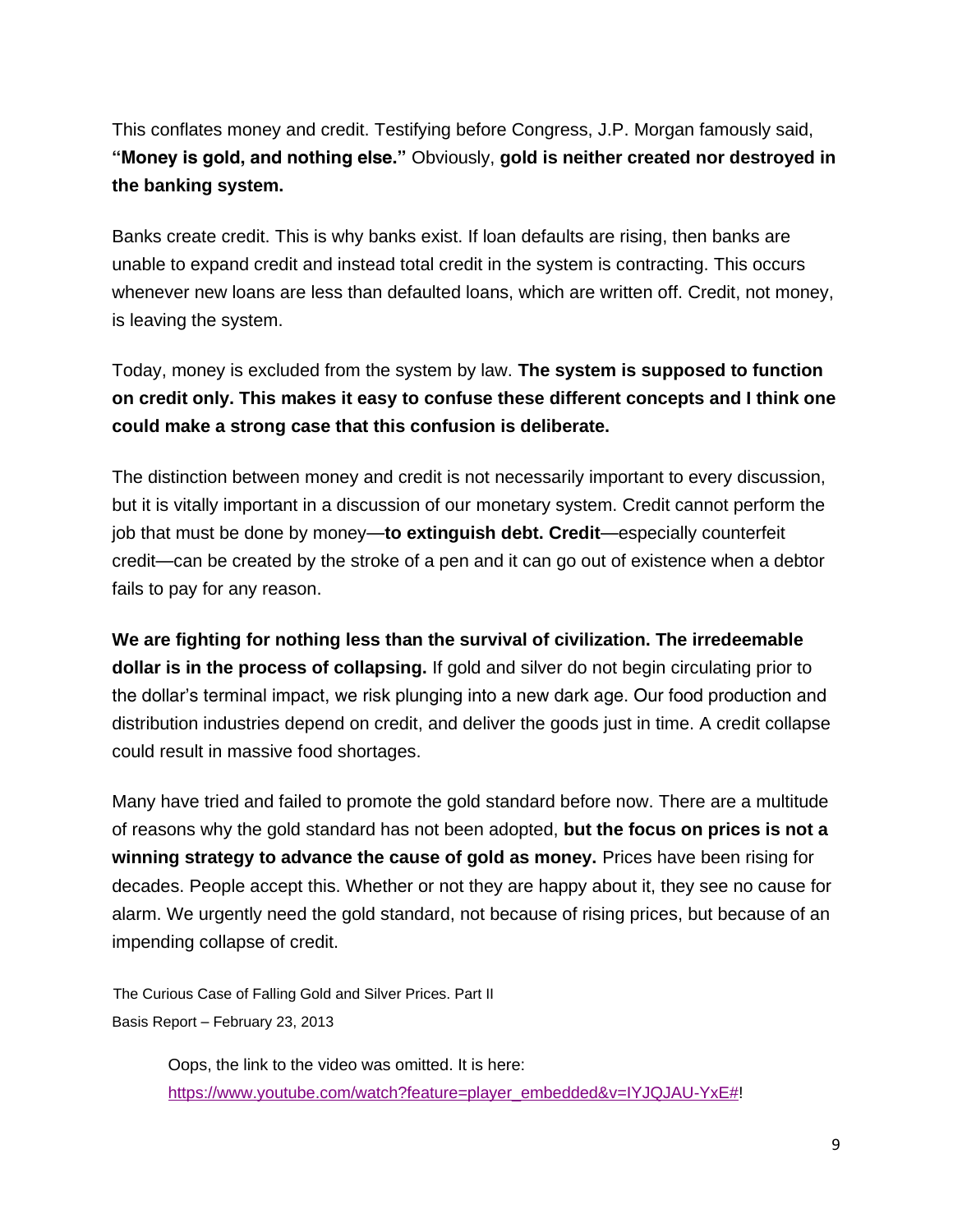1. **JR**February 25, 2013 at 1:46 pm<sup>#</sup>

Inflation is the quality of bank credit declining.

Deflation is the quality of bank credit declining.

They are the same thing, hence the total confusion. It depends on which banks' credit you are taking as the measure.

It is analogous to saying a piece of wood is one metre long & a metre is one piece of wood long.

[Reply](http://monetary-metals.com/the-precise-definition-of-inflation/?replytocom=183#respond)

o **Keith Weiner**February 25, 2013 at 3:03 p[m#](http://monetary-metals.com/the-precise-definition-of-inflation/#comment-186)

JR: That's good, they are both declining credit quality–of different banks!

[Reply](http://monetary-metals.com/the-precise-definition-of-inflation/?replytocom=186#respond)

**JR**February 25, 2013 at 11:47 pm<sup>#</sup>

Yes, you can't make an objective measure of value with a subjective measure of value. Value is given by quality, so only a standard of quality can make an objective measure of value.

Inflation of say, the stock market, in \$ terms IS deflation of the \$ in terms of stocks. The stock market crash in '08 was a hyperinflationary nightmare for those who had been eyeing off that sleek yacht at the marina, based on their stock portfolio, in '07.

--

## **Guest Post: Dollar Backwardation**

By *Tyler Durden* Created *05/23/2012 - 13:51*

 $\mathcal{N}_{\text{eff}}$ Submitted by [Tyler Durden](http://www.zerohedge.com/users/tyler-durden) [1] on 05/23/2012 13:51 -0400

*Submitted and © by Keith Weiner of the New Austrian School of Economics*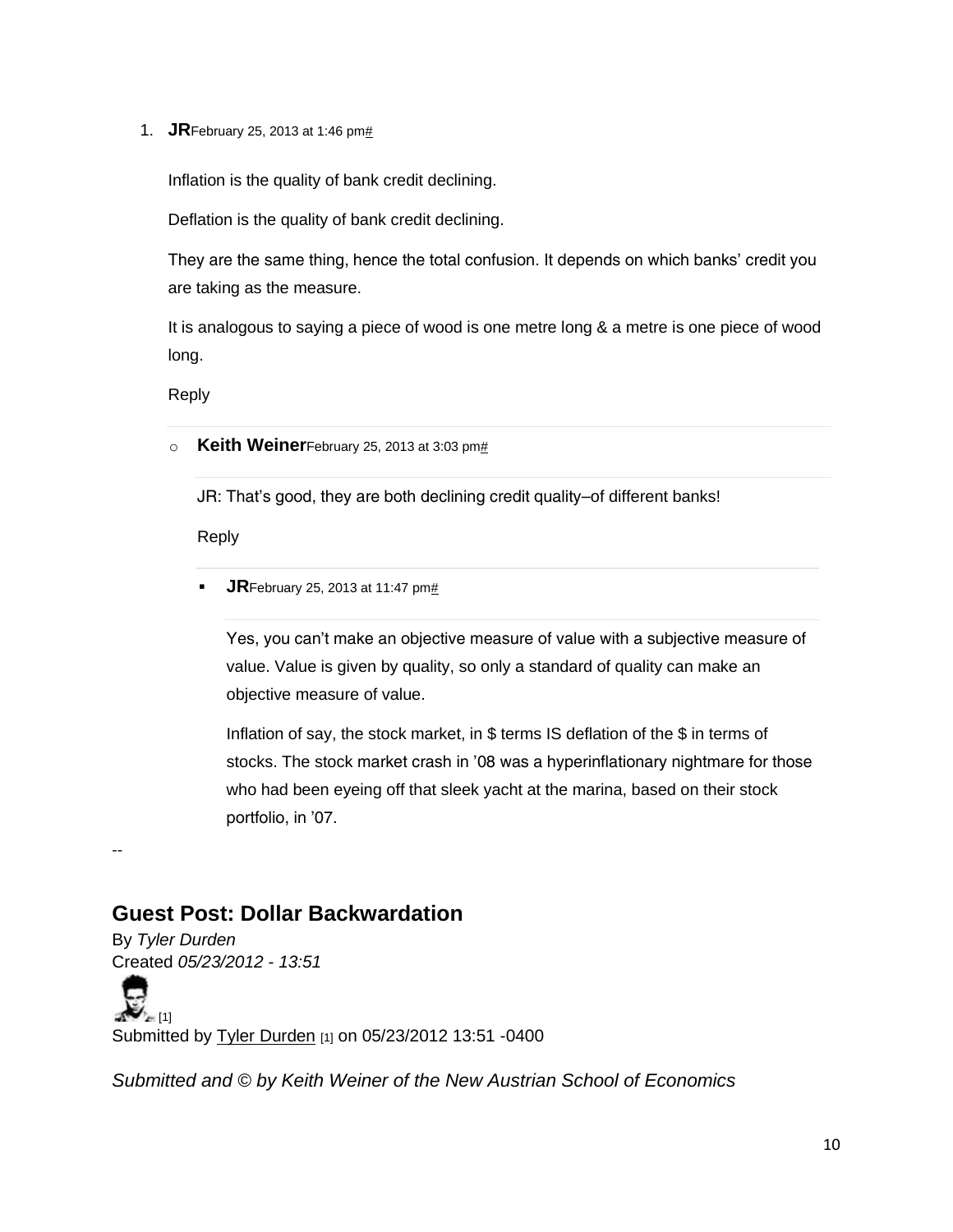#### **Dollar Backwardation**

The current financial crisis, may progress to a phase where people demand and hoard dollar bills but take electronic deposit credits only at a discount which increases until electronic deposit credits are repudiated entirely. The Federal Reserve would be powerless to solve the problem, because while they can create unlimited electronic deposit credits they can't create unlimited paper dollar bills, "money you can fold" as Professor Antal Fekete calls it. There would be a glut of electronic deposits, but a shortage of dollar bills.

Before the financial crisis metastasized in 2008, Fekete wrote a paper that I think is underappreciated and under-discussed. "Can We Have Inflation and Deflation at the Same Time?" [\(http://www.safehaven.com/article/8507/can-we-have-inflation-and](http://www.safehaven.com/article/8507/can-we-have-inflation-and-deflation-all-at-the-same-time)[deflatio...](http://www.safehaven.com/article/8507/can-we-have-inflation-and-deflation-all-at-the-same-time) [9]) In his paper, he discussed the "tectonic rift" between paper Federal Reserve Notes (i.e. dollar bills) and electronic deposits. By statute, the Federal Reserve cannot print dollar bills without collateral (e.g. Treasury bonds). Also, they have limited printing press capacity that is insufficient to keep up with a catastrophic crisis.

He discussed the inverted pyramid of John Exter. Gold is the triangle at the bottom, and then above is silver, dollar bills, and then the various kinds of electronic deposits, stocks, real estate, etc. In a crisis, people want to move from top to bottom of the pyramid, but of course there isn't enough of the stuff at the bottom.



#### John Exter's - Inverse Pyramid (Liquidity)